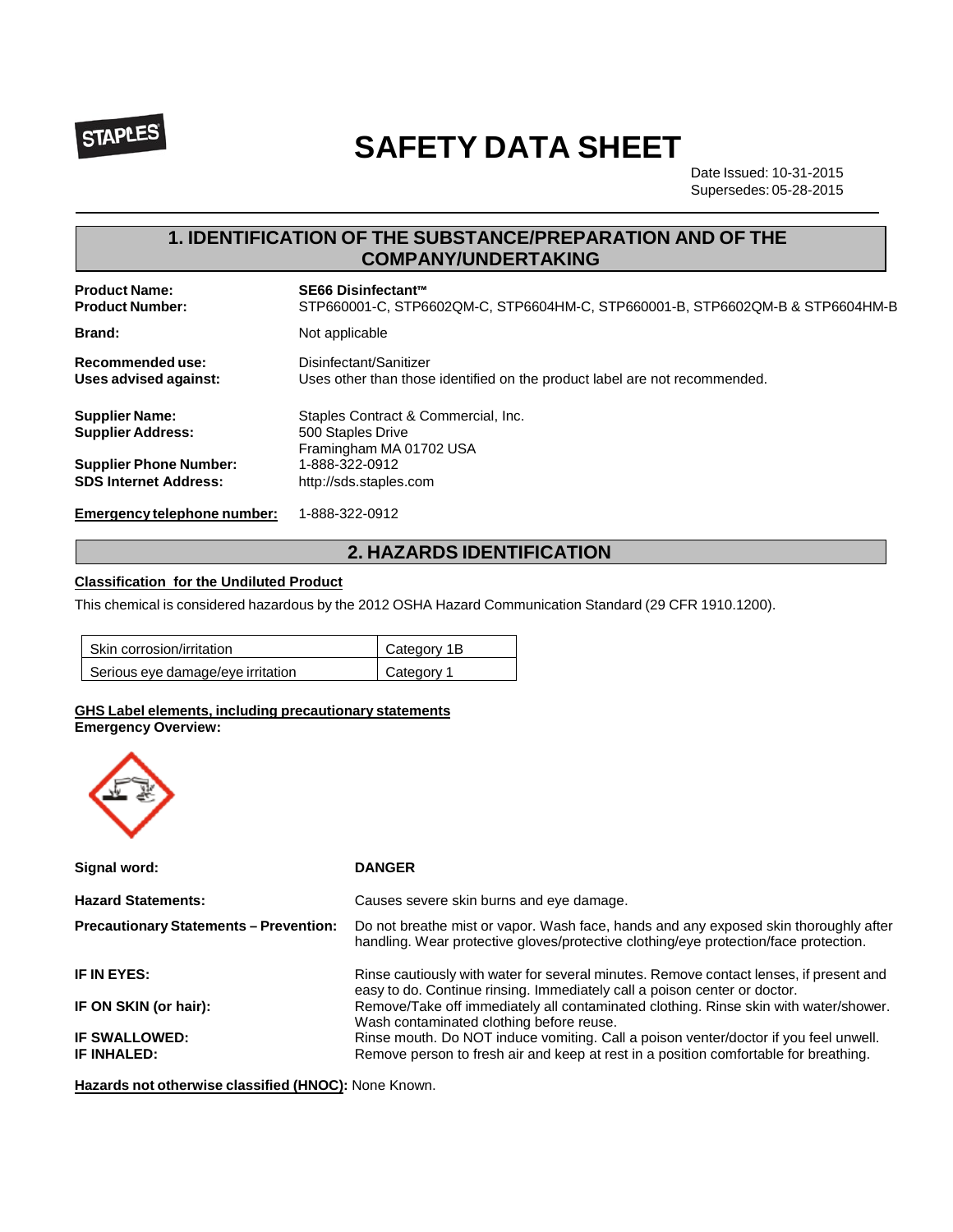Other information: May be harmful if swallowed. Harmful to aquatic life with long lasting effects.

**Interactions with Other Chemicals:** None known

# **3. COMPOSITION/INFORMATION ON INGREDIENTS**

| <b>Chemical Name</b>                                            | <b>CAS No</b> | $Wt-%$      |
|-----------------------------------------------------------------|---------------|-------------|
| Alkyl (68% C12, 32% C14) dimethyl ethylbenzyl ammonium chloride | 85409-23-0    | $3 - 7$     |
| Alkyl dimethyl benzyl ammonium chloride (C12-18)                | 68391-01-5    | $3 - 7$     |
| Ethanol                                                         | 64-17-5       | $0.5 - 1.5$ |

Balance is water and similar non-hazardous ingredients. No fragrance added.

|                                                                                                                                                                                                                                                                                                                                                                                                                                      | <b>4. FIRST AID MEASURES</b>                                                                                                                                                                                                                                                                                                                                                                                                |  |
|--------------------------------------------------------------------------------------------------------------------------------------------------------------------------------------------------------------------------------------------------------------------------------------------------------------------------------------------------------------------------------------------------------------------------------------|-----------------------------------------------------------------------------------------------------------------------------------------------------------------------------------------------------------------------------------------------------------------------------------------------------------------------------------------------------------------------------------------------------------------------------|--|
| <b>General Advice:</b>                                                                                                                                                                                                                                                                                                                                                                                                               | Immediate medical attention is required. Show this safety data sheet to the doctor in attendance.                                                                                                                                                                                                                                                                                                                           |  |
| Eye Contact:                                                                                                                                                                                                                                                                                                                                                                                                                         | Hold eye open and rinse slowly and gently with water for 15-20 minutes. Remove contact lenses, if present,<br>after the first 5 minutes, then continued rinsing eye. Call a poison control center or doctor for treatment<br>advice.                                                                                                                                                                                        |  |
| <b>Skin Contact:</b>                                                                                                                                                                                                                                                                                                                                                                                                                 | Take off contaminated clothing. Rinse skin immediately with plenty of water for 15-20 minutes. Call a poison<br>control center or doctor for treatment advice.                                                                                                                                                                                                                                                              |  |
| Ingestion:                                                                                                                                                                                                                                                                                                                                                                                                                           | Call a poison control center or doctor immediately for treatment advice. Have person sip a glass of water if<br>able to swallow. Do not induce vomiting unless told to do so by the poison control center or doctor. Do not<br>give anything by mouth to an unconscious person.                                                                                                                                             |  |
| Inhalation:                                                                                                                                                                                                                                                                                                                                                                                                                          | Move person to fresh air. If person is not breathing, call 911 or an ambulance then give artificial respiration,<br>preferably by mouth-to-mouth, if possible. Call a poison control center of doctor for further treatment advice.<br>give artificial respiration. If breathing is difficult, (trained personnel should) give oxygen. Avoid direct contact<br>with skin. Use barrier to give mouth-to-mouth resuscitation. |  |
| <b>Self-protection</b>                                                                                                                                                                                                                                                                                                                                                                                                               |                                                                                                                                                                                                                                                                                                                                                                                                                             |  |
| of the first aider:                                                                                                                                                                                                                                                                                                                                                                                                                  | Ensure that medical personnel are aware of the materials involved, take precautions to protect themselves<br>and prevent spread of contamination. Avoid direct contact with skin. Use barrier to give mouth-to-mouth<br>resuscitation.                                                                                                                                                                                      |  |
| <b>Most Important Symptoms and Effects:</b><br>Burning sensation.<br>Notes to Physician: Product a corrosive material. Use of gastric lavage or emesis is contraindicated. Possible perforation of<br>stomach or esophagus should be investigated. Do not give chemical antidotes. Asphyxia from glottal edema<br>may occur. Marked decrease in blood pressure may occur with moist rales, frothy sputum and high pulse<br>pressure. |                                                                                                                                                                                                                                                                                                                                                                                                                             |  |
|                                                                                                                                                                                                                                                                                                                                                                                                                                      | <b>5. FIRE-FIGHTING MEASURES</b>                                                                                                                                                                                                                                                                                                                                                                                            |  |
| <b>Suitable Extinguishing Media:</b>                                                                                                                                                                                                                                                                                                                                                                                                 | Dry chemical, carbon dioxide (CO2), water spray.                                                                                                                                                                                                                                                                                                                                                                            |  |
| CAUTION: Use of water spray when fighting fire may be inefficient.<br>Unsuitable extinguishing media:                                                                                                                                                                                                                                                                                                                                |                                                                                                                                                                                                                                                                                                                                                                                                                             |  |

**Specific Hazards Arising from the Chemical:** Thermal decomposition can lead to release of irritating gases and vapors. Corrosive: Other – Liquid

**Protective equipment and precautions for firefighters** As in any fire, wear self-contained breathing apparatus pressure-demand, MSHA/NIOSH (approved or equivalent) and full protective gear.

| <b>6. ACCIDENTAL RELEASE MEASURES</b> |                                                                                                                                                                                                                                             |  |
|---------------------------------------|---------------------------------------------------------------------------------------------------------------------------------------------------------------------------------------------------------------------------------------------|--|
| <b>Personal Precautions:</b>          | Attention! Corrosive material. Avoid contact with skin, eyes or clothing. Ensure adequate ventilation.<br>Use personal protective equipment as required. Evacuate personnel to safe areas. Keep people<br>away from an upwind of spill/leak |  |
| <b>Environmental Precautions:</b>     | Prevent entry into waterways, sewers, basements or confined areas. Should not be released into                                                                                                                                              |  |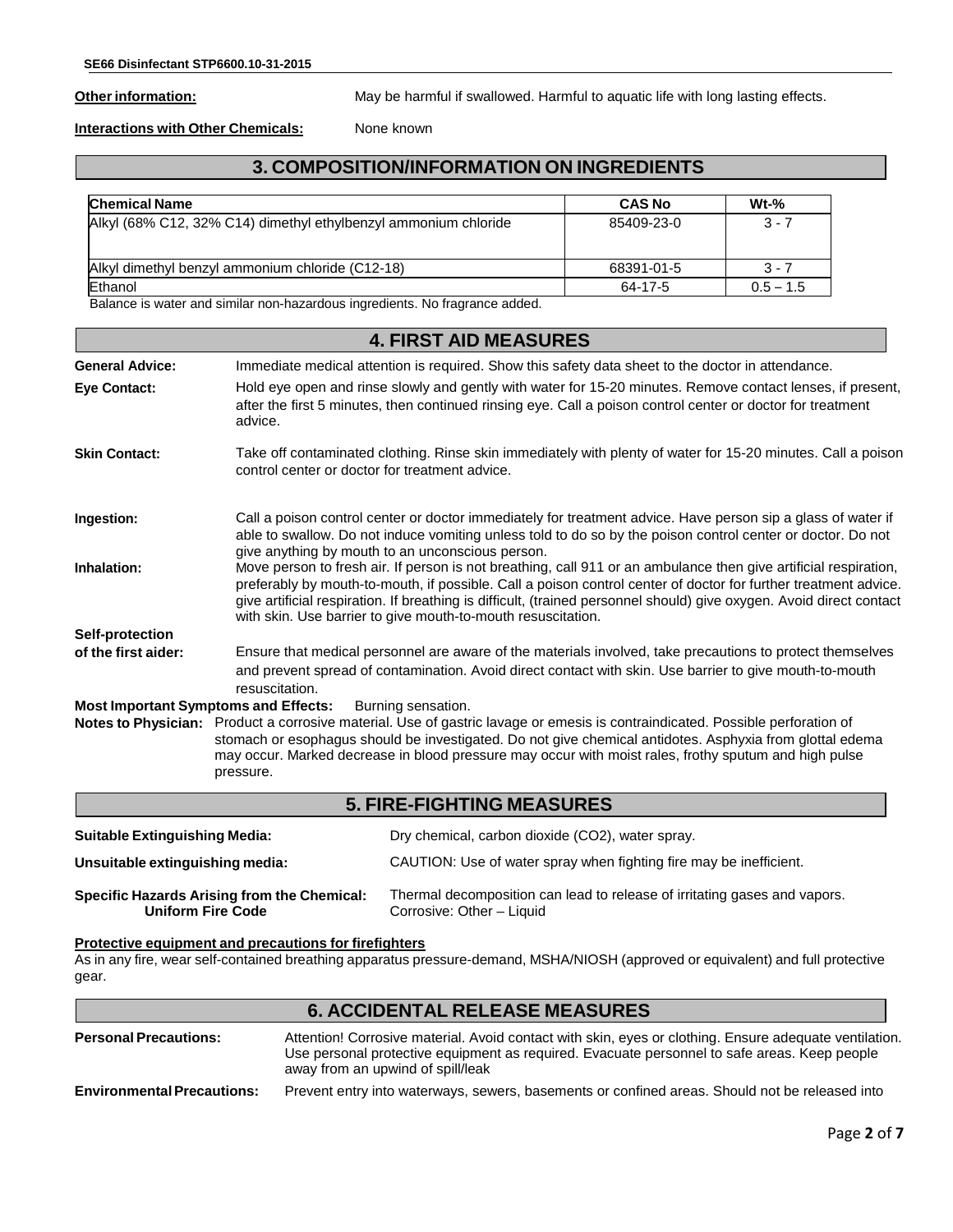the environment. Do not allow to enter into soil. Prevent product from entering drains. **Methods for containment** Small spills may be mopped up, flushed away with water or absorbed on some absorbent material (e.g. cloth, fleece) and incinerated. Large spills should be contained; the material then moved into containers and disposed of by approved methods for hazardous wastes.

# **7. HANDLING AND STORAGE**

| Handling:              | Do not get in eyes, on ski, or on clothing. Wear goggles or face shield, rubber gloves and<br>protective clothing. Harmful if swallowed. Remove contaminated clothing and wash before reuse.<br>Wash thoroughly with soap and water after handling. Handle in accordance with good industrial<br>hygiene and safety practice. Use only with adequate ventilation and in closed systems. Do not eat,<br>drink or smoke when using this product. |
|------------------------|------------------------------------------------------------------------------------------------------------------------------------------------------------------------------------------------------------------------------------------------------------------------------------------------------------------------------------------------------------------------------------------------------------------------------------------------|
| Storage:               | Do not contaminate water, food or feed by storage and disposal. Pesticide Storage: Store<br>in a dry place no lower in temperature than $50^{\circ}$ F or higher than $120^{\circ}$ F. Store in a tightly<br>closed container in an area inaccessible to children. Store away from incompatible<br>material.                                                                                                                                   |
| Incompatible Products: | Acids, Bases, Oxidizing agent.                                                                                                                                                                                                                                                                                                                                                                                                                 |

# **8. EXPOSURE CONTROLS/PERSONAL PROTECTION**

#### **Exposure Guidelines**

| <b>Chemical Name</b> | <b>ACGIH TLV</b> | <b>OSHA PEL</b>                                   | <b>NIOSH IDLH</b>                                                             |
|----------------------|------------------|---------------------------------------------------|-------------------------------------------------------------------------------|
| Ethanol              | STEL: 10000 ppm  | <b>TWA: 1000ppm</b><br>TWA:1900 mg/m <sup>3</sup> | <b>IDLH: 3300 ppm 10% LEL</b><br>TWA: 1000 ppm<br>TWA: 1900 mg/m <sup>3</sup> |

*ACGIH TLV: American Conference of Governmental Industrial Hygienists - Threshold Limit Value* OSHA PEL: Occupational Safety and Health Administration - Permissible Exposure Limits Immediately Dangerous to Life or Health *NIOSH IDLH*: *Immediately Dangerous to Life or Health*

| <b>Engineering Measures:</b>     | Ensure adequate ventilation, especially in confined areas.                                                                                                                                                                                                                                                                                                                                                 |
|----------------------------------|------------------------------------------------------------------------------------------------------------------------------------------------------------------------------------------------------------------------------------------------------------------------------------------------------------------------------------------------------------------------------------------------------------|
| Eye / Face Protection:           | Wear goggles or face shield.                                                                                                                                                                                                                                                                                                                                                                               |
| <b>Skin and Body Protection:</b> | Wear chemical resistant gloves and protective clothing.                                                                                                                                                                                                                                                                                                                                                    |
| <b>Respiratory Protection:</b>   | In case of insufficient ventilation, wear suitable respiratory equipment. If exposure limits are<br>exceeded or irritation is experienced, NIOSH/MSHA approved respiratory protection should be worn.<br>Positive-pressure supplied air respirators may be required for high airborne contaminant<br>concentrations. Respiratory protection must be provided in accordance with current local regulations. |
| <b>Hygiene Measures</b>          | Handle in accordance with good industrial hygiene and safety practice. Avoid contact with skin, eyes<br>or clothing. Wash hands after handling product. Wear suitable gloves and eye/face protection. Do not<br>eat, drink or smoke when using this product. Take off contaminated clothing wand wash before<br>reuse. Contaminated work clothing should not be allowed out of the workplace.              |

# **9. PHYSICAL AND CHEMICAL PROPERTIES**

| <b>Physical State</b><br>Appearance:<br>Color:                                                                                                                                                                                                   | Liauid<br>Colorless | Odor:<br><b>Odor Threshold:</b>                                                                                                                                                                                                           | Soapy<br>No information available |
|--------------------------------------------------------------------------------------------------------------------------------------------------------------------------------------------------------------------------------------------------|---------------------|-------------------------------------------------------------------------------------------------------------------------------------------------------------------------------------------------------------------------------------------|-----------------------------------|
| Property<br>pH (Conc.)<br><b>Melting / freezing point</b><br><b>Boiling point /boiling range</b><br><b>Flash Point</b><br><b>Evaporation Rate</b><br><b>Flammability</b><br>Lower flammability limit<br>Vapor density<br><b>Specific Gravity</b> |                     | Values<br>$6 - 8$<br>No data available<br>$>212^{\circ}$ F (100 $^{\circ}$ C<br>$>$ 208 <sup>°</sup> F (97.8 <sup>°</sup> C)<br>Estimated slower than ethyl ether.<br>No data available<br>No data available<br>Heavier than air<br>0.991 |                                   |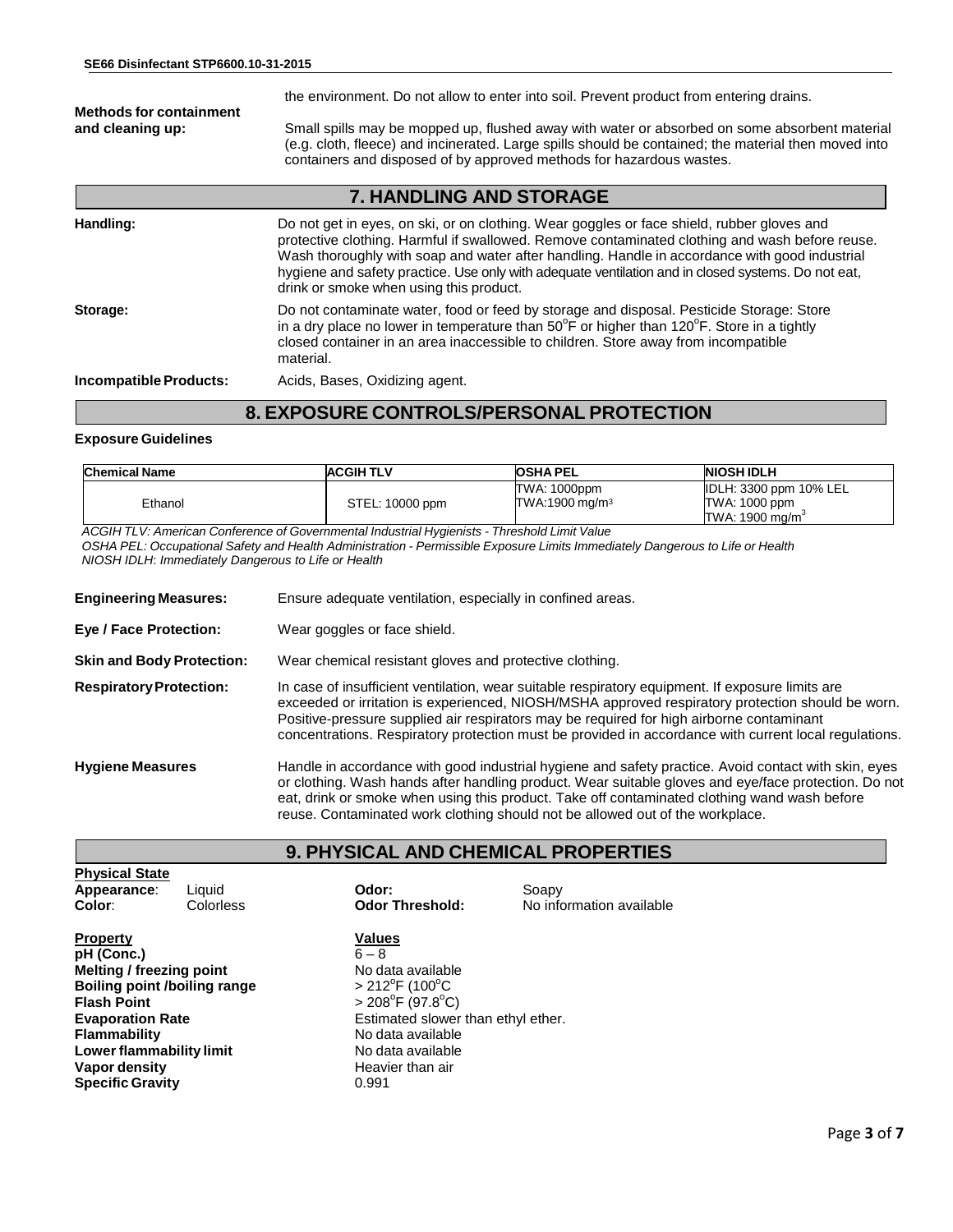| <b>Water Solubility</b>                        | Soluble                                                                               |  |
|------------------------------------------------|---------------------------------------------------------------------------------------|--|
| Solubility in other solvents                   | No data available                                                                     |  |
| Partition coefficient: n-octanol/water         | No data available                                                                     |  |
| Autoignition temperature                       | No data available                                                                     |  |
| <b>Decomposition temperature</b>               | No data available                                                                     |  |
| <b>Kinematic viscosity</b>                     | No data available                                                                     |  |
| <b>Dynamic viscosity</b>                       | No data available                                                                     |  |
| <b>Explosive properties</b>                    | No data available                                                                     |  |
| <b>Softening Point</b>                         | No data available                                                                     |  |
| <b>Particle Size</b>                           | No data available                                                                     |  |
| <b>Particle Size Distribution</b>              | No data available                                                                     |  |
|                                                | <b>10. STABILITY AND REACTIVITY</b>                                                   |  |
| <b>Reactivity</b><br><b>Chemical Stability</b> | Stable under normal conditions of use and storage.<br>Stable under normal conditions. |  |
| <b>Possibility of Hazardous Reactions</b>      | None under normal conditions                                                          |  |

**Possibility of Hazardous Reactions None under normal conditions.**<br>**Conditions to Avoid Reactions Exposure to air or moisture over Incompatible Materials Acids.** Oxidizing agents. **Hazardous Decomposition Products** None known.

Exposure to air or moisture over prolonged periods.

# **11. TOXICOLOGICAL INFORMATION**

### **Information on likely routes of exposure**

| Eye Contact       | Causes serious eye damage.                          |
|-------------------|-----------------------------------------------------|
| Skin Contact      | Causes severe skin burns.                           |
| Ingestion         | Causes digestive tract burns. Harmful if swallowed. |
| <b>Inhalation</b> | Not likely, due to the form of the product.         |
|                   |                                                     |

#### **Component Information**

| <b>Chemical Name / CAS#</b> | Oral LD50            | Dermal LD50 | <b>Inhalation LC50</b>    |
|-----------------------------|----------------------|-------------|---------------------------|
| Ethanol 64-17-5             | $= 7060$ mg/kg (Rat) |             | $=$ 124.7 mg/L (Rat) 4 hr |

#### **Information on toxicological effects**

**Symptoms** Erythema (skin redness). Burning. May cause blindness. Coughing and/or wheezing.

#### **Delayed and immediate effects as well as chronic effects from short and long-term exposure**

**Carcinogenicity**

**Sensitization**<br> **Mutagenic Effects**<br>
No information available. **No information available.** 

| <b>Chemical Name / CAS#</b> | <b>ACGIH</b> | <b>IARC</b> | <b>NTP</b> | <b>OSHA</b> |
|-----------------------------|--------------|-------------|------------|-------------|
| Ethanol 64-17-5             | A3           | Group 1     | Known      |             |

*ACGIH (American Conference of Governmental Industrial Hygienists): A3 - Animal Carcinogen IARC (International Agency for Research on Cancer): Group 1 – Carcinogenic to Humans NTP (National Toxicology Program): Known – Known Carcinogen OSHA (Occupational Safety and Health Administration of the US Department of Labor)*: *X - Present* **Reproductive Toxicity** Not expected to cause reproductive or developmental effects.<br>**STOT - single exposure** No information available.

| <b>STOT - single exposure</b>   | No information available.                                                                                                                                                                                                                                                                                                                                                    |
|---------------------------------|------------------------------------------------------------------------------------------------------------------------------------------------------------------------------------------------------------------------------------------------------------------------------------------------------------------------------------------------------------------------------|
| <b>STOT - repeated exposure</b> | No information available.                                                                                                                                                                                                                                                                                                                                                    |
| <b>Chronic Toxicity</b>         | Chronic exposure to corrosive fumes/gases may cause erosion of the teeth followed by jaw<br>necrosis. Bronchial irritation with chronic cough and frequent attack of pneumonia are common.<br>Gastrointestinal disturbances may also be seen. Ethanol has been shown to be a reproductive<br>toxin only when consumed as an alcoholic beverage. Ethanol has been shown to be |
|                                 | carcinogenic in long-term studies only when consumed as alcoholic beverage.                                                                                                                                                                                                                                                                                                  |
| <b>Target Organ Effects</b>     | Respiratory system. Eyes. Skin. Gastrointestinal tract (GI)                                                                                                                                                                                                                                                                                                                  |
| <b>Aspiration Hazard</b>        | No information available.                                                                                                                                                                                                                                                                                                                                                    |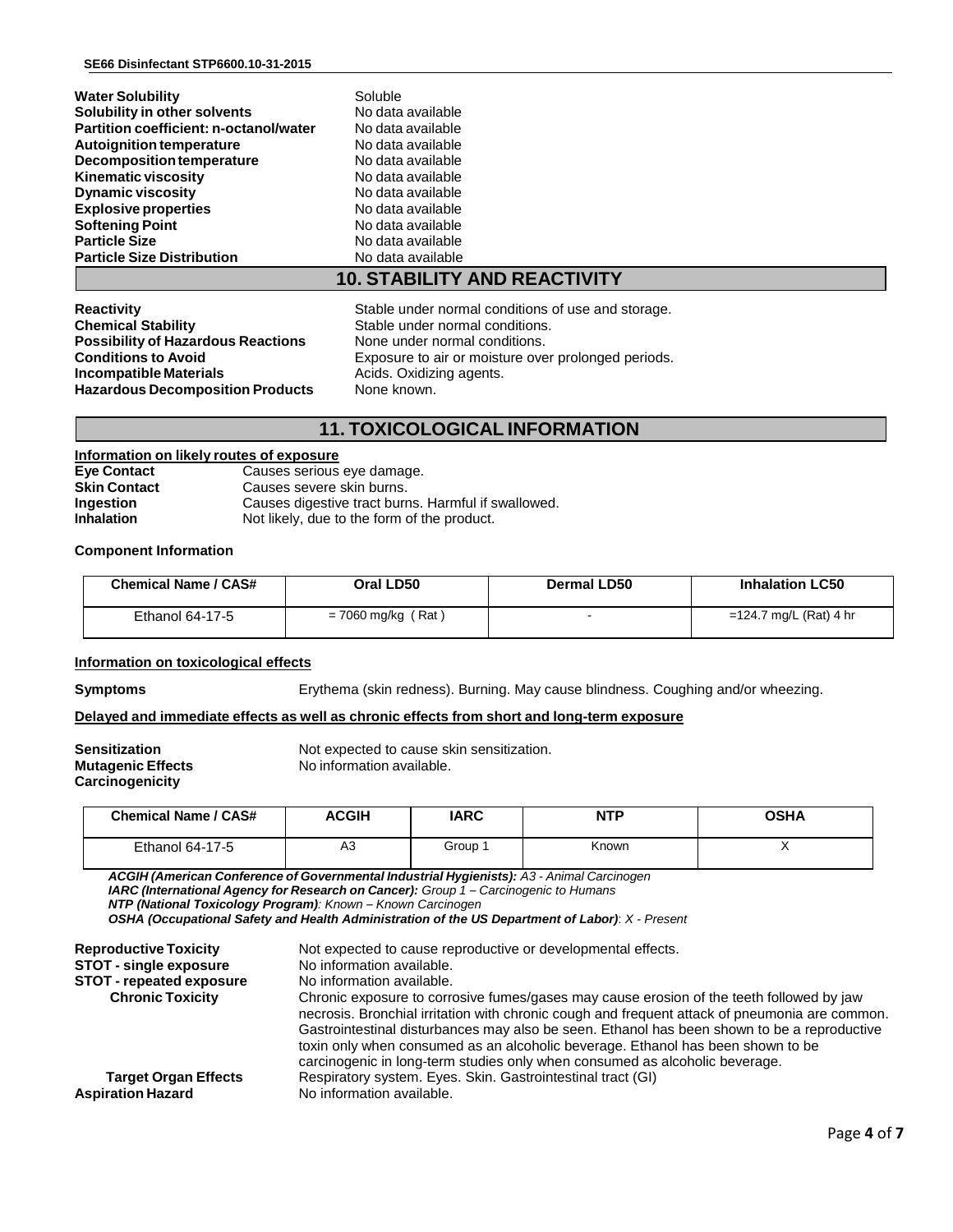#### **Numerical measures of toxicity Product Information**

# **The following values are calculated based on chapter 3.1 of the GHS document**

**ATEmix (oral):** 4,960.00 mg/kg **ATEmix(inhalation-dust/mist):** 11,084.40 mg/l

# **12. ECOLOGICAL INFORMATION**

**Ecotoxicity:** Toxic to aquatic organisms. Harmful to aquatic life with long lasting effects.

| Chemical Name / CAS#   | <b>Toxicity to Algae</b> | <b>Toxicity to Fish</b>                                                                                                                                     | <b>Toxicity to</b><br><b>Microorganisms</b>                                  | Daphnia Magna (Water<br>Flea)                                 |
|------------------------|--------------------------|-------------------------------------------------------------------------------------------------------------------------------------------------------------|------------------------------------------------------------------------------|---------------------------------------------------------------|
| <b>Ethanol 64-17-5</b> |                          | 96h LC50: $> 100$ mg/L<br>(Pimephales promelas)<br>96h LC50: 13400 - 15100<br>mg/L (Pimephales promelas)<br>96h LC50: 12 - 16 ml/L<br>(Oncorhynchus mykiss) | EC50 = 34634 mg/L 30 min 48h LC50: 9268 - 14221<br>$EC50 = 35470$ mg/L 5 min | mg/L<br>48h EC50: = $2 \text{ mg/L}$<br>24 EC50: = 10800 mg/L |

# **Persistence and Degradability:** No information available.

| <b>Bioaccumulation:</b> |  |
|-------------------------|--|
|                         |  |

| <b>Chemical Name / CAS#</b> | ∟oa∶<br>Pow  |
|-----------------------------|--------------|
| Ethanol 64-17-5             | ∩ີ?≏<br>∪.∪∠ |
|                             |              |

**Other adverse effects:** No information available.

# **13. DISPOSAL CONSIDERATIONS**

#### DO NOT CONTAMINATE WATER, FOOD OR FEED BY DISPOSAL.

**Container Disposal:** Non-refillable container. Do not reuse or refill this container. Offer for recycling if available. Triple rinse container promptly after emptying. Triple rinse as follows: Fill container ¼ full with water and recap. Agitate vigorously. Follow Pesticide Disposal instructions for rinsate disposal. Drain for 10 seconds after the flow begins to drip. Repeat procedure two more times. Then offer for recycling or recondition. If not available, puncture and dispose in a sanitary landfill. Replace cap and discard in trash. Offer for recycling if available.

**Pesticide Disposal:** Pesticide wastes are acutely hazardous. Improper disposal of excess pesticide, spray mixture or rinsate is a violation of Federal Law. If these wastes cannot be disposed of by use according to label directions, contact your State Pesticide or Environmental Control Agency, or the hazardous waste representative at the nearest EPA Regional Office for guidance.

# **14. TRANSPORT INFORMATION**

#### **24-HR EMERGENCY PHONE: 1-888-322-0912**

#### **DOT/ TDG/ MEX/ ICAO/ IATA/ IMDG/IMO:**

| UN-No.                      | UN1903                                                                                            |
|-----------------------------|---------------------------------------------------------------------------------------------------|
| <b>Proper Shipping Name</b> | Disinfectants, Liquid, Corrosive, N.O.S. (Quaternary Ammonium Chloride)                           |
| <b>Hazard Class</b>         |                                                                                                   |
| <b>Packing Group</b>        | Ш                                                                                                 |
| <b>Description</b>          | UN1903, Disinfectants, Liquid, Corrosive, N.O.S. (Quaternary Ammonium Chloride), 8, III           |
| <b>Packaging exceptions</b> | When packaged in containers of 5L (1.3 gallons) or less, this product may be shipped under the 49 |
|                             | CFR 173.150 packaging exemption for Limited Quantity                                              |
| <b>Marine Pollutant</b>     | Yes                                                                                               |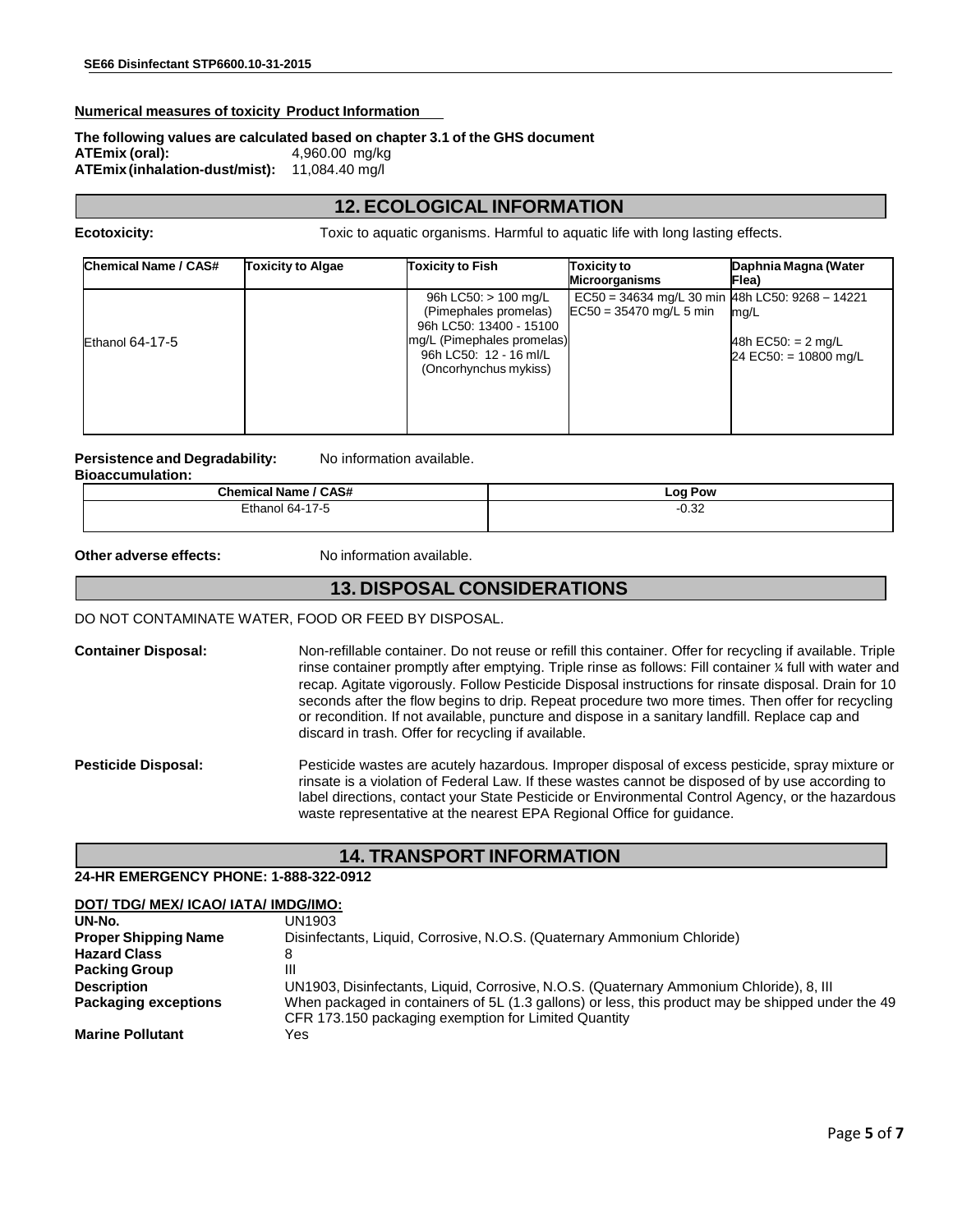# **15. REGULATORY INFORMATION**

**FIFRA:** This product is a US EPA Registered pesticide, EPA Reg. No. 1839-86-86226, and is subject to certain labeling requirements under Federal pesticide law. These requirements differ from the classification criteria and hazard information required for safety data sheets (SDS), and for workplace labels of non-pesticide products. Following is the hazard information as required on the pesticide label:

| Signal word:             | Danger                                         |
|--------------------------|------------------------------------------------|
| <b>Hazard statement:</b> | Causes irreversible eye damage and skin burns. |

**TSCA:** Disinfectants are exempt from TSCA inventory listing.

#### **SARA 313**

Section 313 of Title III of the Superfund Amendments and Reauthorization Act of 1986 (SARA). This product does not contain any chemicals which are subject to the reporting requirements of the Act and Title 40 of the Code of Federal Regulations, Part 372.

| <b>SARA 311/312 Hazard Categories</b> |     |
|---------------------------------------|-----|
| <b>Acute Health Hazard</b>            | Yes |
| <b>Chronic Health Hazard</b>          | No  |
| Fire Hazard                           | No  |
| Sudden release of pressure hazard     | No  |
| <b>Reactive Hazard</b>                | N٥  |

### **CWA (Clean Water Act)**

This product does not contain any substances requlated as pollutants pursuant to the Clean Water Act (40 CFR 122.21 and 40 CFR 122.42)

#### **CERCLA**

This product does not contain any substances regulated as hazardous substance under the Comprehensive Environmental Response Compensation and Liability Acct 9CERCLA) CFR 302) or the Superfund Amendments and Reauthorization Act (SARA) (40 CFT 355). There may be specific reporting requirements at the local, regional, or state level pertaining to releases of this material.

#### **US State Reuglations**

#### **California Proposition 65**

This product contains the following Proposition 65 chemicals. Ethanol is only considered a Proposition 65 developmental hazard when it is ingested as an alcoholic beverage.

| <b>Chemical Name / CAS#</b> | <b>California Proposition 65</b> |
|-----------------------------|----------------------------------|
| Ethanol 64-17-5             | Carginogen                       |
|                             | Developmental                    |

#### **U.S. State Right-to-Know Regulations**

| <b>Chemical Name / CAS#</b> | <b>New Jersey</b> | Massachusetts  Pennsylvania | <b>Rhode Island</b> | <b>Illinois</b> |
|-----------------------------|-------------------|-----------------------------|---------------------|-----------------|
| Ethanol 64-17-5             |                   |                             |                     |                 |
|                             |                   |                             |                     |                 |

## **16. OTHER INFORMATION**

**Prepared By:** Regulatory Specialist, Staples Brand Group, (508) 253-5000

Always follow label directions carefully when using this or any other chemical product. If information about this product is required, please contact Staples at 1-888-322-0912 or visit our website a[t www.staplesadvantage.com.](http://www.staplesadvantage.com/) Keep Safety Data Sheets filed and organized in an area accessible to workers according to all applicable regulations.

*All information contained in this SDS is provided to the best of Staples Contract & Commercial Inc.'s knowledge. No warranty is made with respect to this information expressed or implied, including warranties of merchantability or fitness for a particular purpose. Users are responsible for verifying the information under their own operating conditions to determine whether the products listed in the SDS*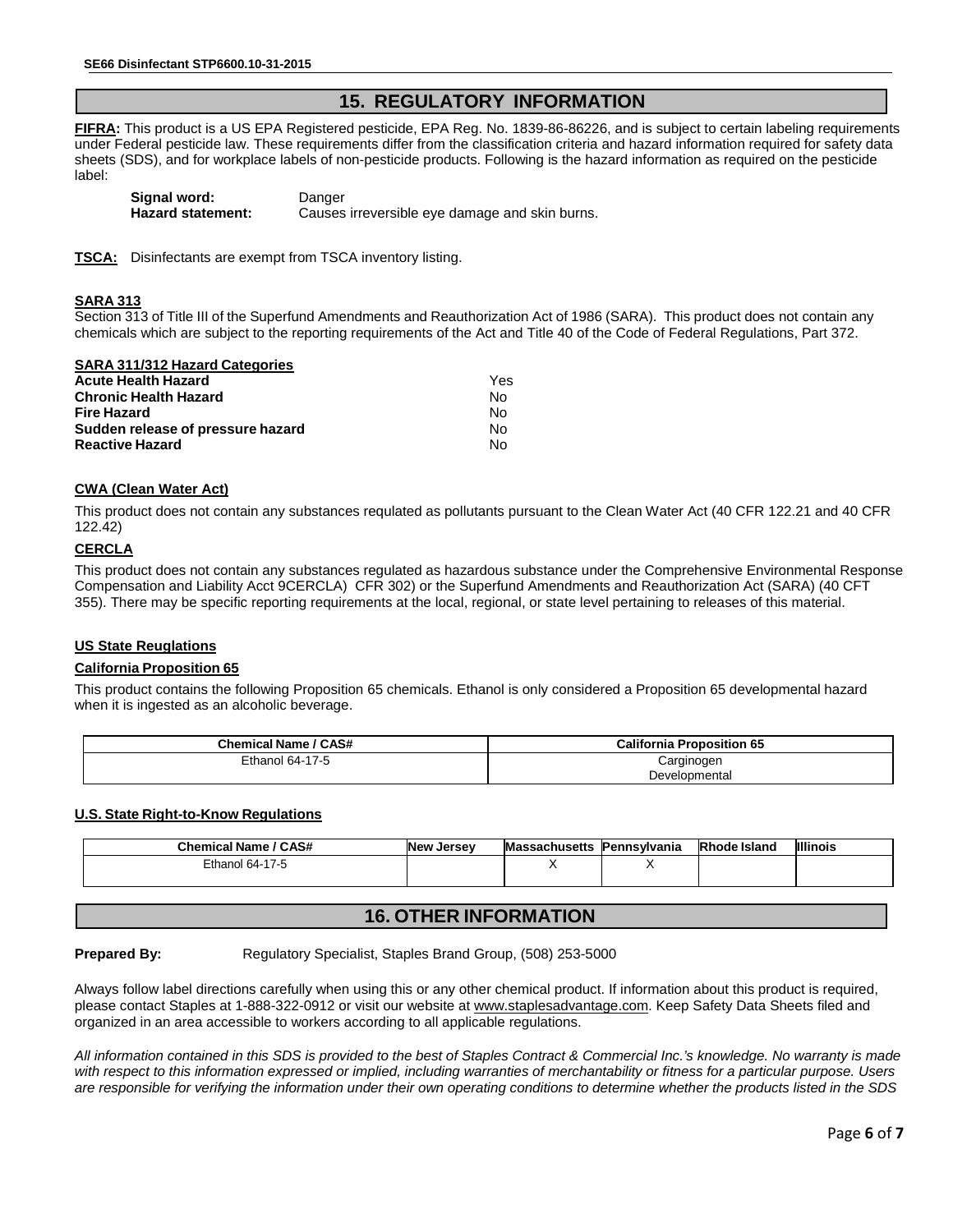*are suitable for their intended use. Users are responsible for compliance with all laws and regulations as may be required by their receipt of the information and use of the products provided with this SDS*.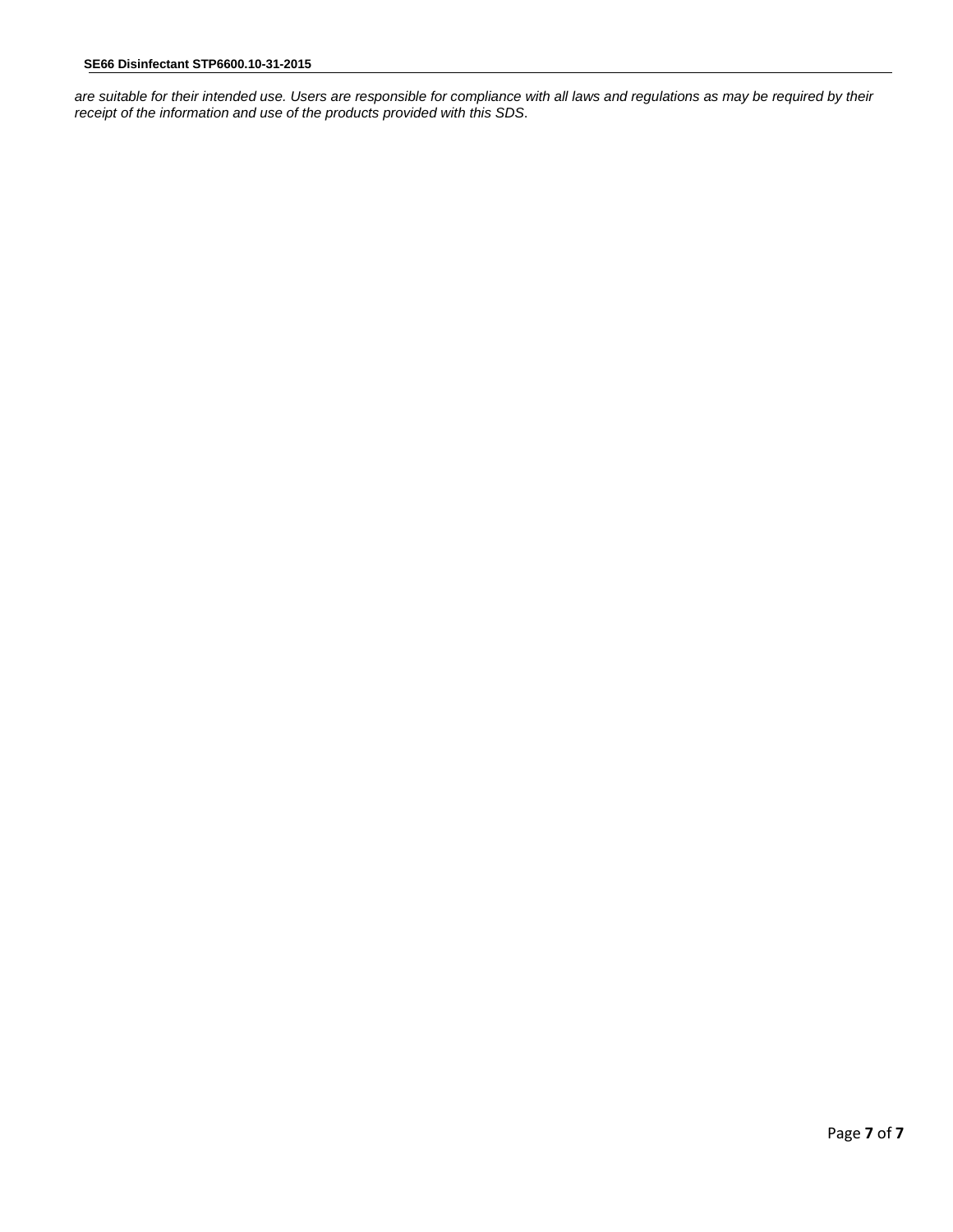

# **FICHA DE DATOS DE SEGURIDAD**

Fecha de publicación: 10-31-2015 Sustituye la versión del: 05-28-2015

# **1. IDENTIFICACIÓN DE LA SUSTANCIA/PREPARADO Y DE LA SOCIEDAD/EMPRESA**

| Nombre del producto:<br>Número del producto: | SE66 Disinfectant™<br>STP660001-C, STP6602QM-C, STP6604HM-C, STP660001-B, STP6602QM-B y STP6604HM-B |
|----------------------------------------------|-----------------------------------------------------------------------------------------------------|
| Marca:                                       | No aplicable.                                                                                       |
| Uso recomendado:                             | Desinfectante/antiséptico                                                                           |
| Usos desaconsejados:                         | No se recomiendan otros usos distintos a los que se indican en la etiqueta del producto.            |
| Nombre del proveedor:                        | Staples Contract & Commercial, Inc.                                                                 |
| Dirección del proveedor:                     | 500 Staples Drive                                                                                   |
|                                              | Framingham MA 01702, EE. UU.                                                                        |
| Número de teléfono del proveedor:            | 1-888-322-0912                                                                                      |
| Dirección de Internet de la HDS:             | http://sds.staples.com                                                                              |
| Número de teléfono de emergencia:            | 1-888-322-0912                                                                                      |

# **2. IDENTIFICACIÓN DE PELIGROS**

### **Clasificación del producto sin diluir**

La Norma de Comunicación de Riesgos de la Administración de Salud y Seguridad Ocupacional (OSHA, por sus siglas en inglés) del año 2012 (Título 29 del Código de Regulaciones Federales [CFR] de los Estados Unidos, 1910.1200) considera esta sustancia química como un producto peligroso.

| Corrosión/irritación de la piel     | Categoría 1B |
|-------------------------------------|--------------|
| Daño ocular/irritación ocular grave | Categoría 1  |

### **Elementos de etiquetado del Sistema Globalmente Armonizado (GHS), incluidas las declaraciones de precaución Información general de emergencia:**



**Palabra de advertencia: PELIGRO**

| Declaraciones de peligro:                        | Provoca quemaduras graves en la piel y daño ocular.                                                                                                                                                                                   |
|--------------------------------------------------|---------------------------------------------------------------------------------------------------------------------------------------------------------------------------------------------------------------------------------------|
| Declaraciones de precaución - Prevención:        | No respire el rocío ni el vapor. Lávese cuidadosamente la cara, las manos y<br>cualquier parte de la piel expuesta después de la manipulación. Utilice guantes<br>protectores/ropa de protección/protección ocular/protección facial. |
| SI ENTRA EN CONTACTO CON LOS OJOS:               | Enjuaque cuidadosamente con aqua durante varios minutos. Quítese los lentes<br>de contacto, si los lleva puestos y es sencillo hacerlo. Siga enjuagando. Comuníquese<br>inmediatamente con un centro de toxicología o un médico.      |
| SI ENTRA EN CONTACTO CON LA PIEL (o el cabello): | Quítese inmediatamente la ropa contaminada. Enjuague la piel con<br>agua/dúchese. Lave la ropa contaminada antes de volver a usarla.                                                                                                  |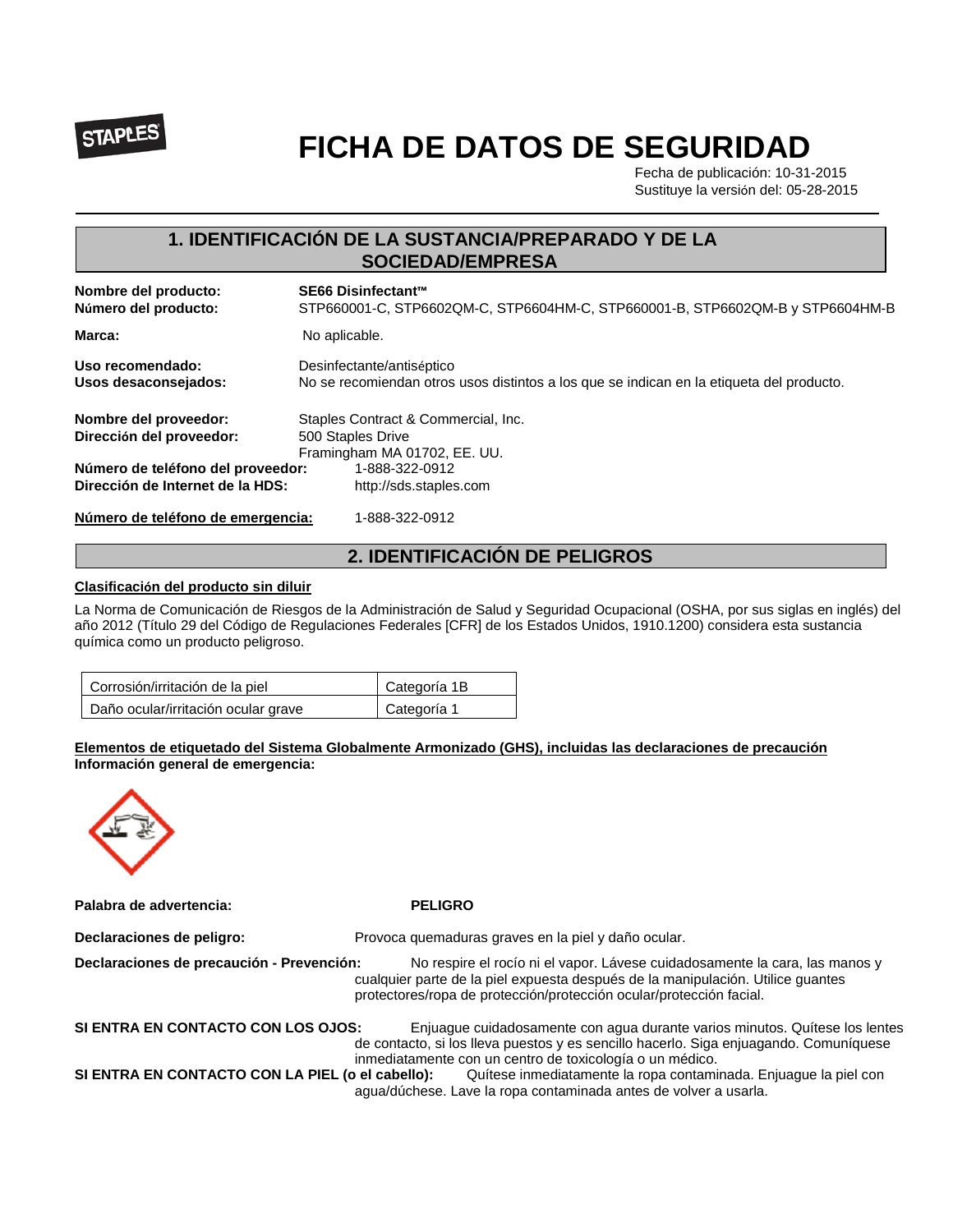**SI SE INGIERE:** Enjuague la boca. NO provoque vómitos. Comuníquese con un médico o un centro de toxicología si no se siente bien.

**SI SE INHALA:** Traslade a la persona al exterior y manténgala en reposo en una posición cómoda para

**Peligros no clasificados de otra forma (HNOC):** Ninguno conocido.

**Otra información:** Puede ser nocivo si se ingiere. Es nocivo para la vida acuática y tiene efectos duraderos.

**Interacciones con otros productos químicos:** No se conoce ninguna.

# **3. COMPOSICIÓN/INFORMACIÓN SOBRE LOS COMPONENTES**

| Nombre químico                                                   | N.º de CAS | Peso-%      |
|------------------------------------------------------------------|------------|-------------|
| Cloruro de alguil (68 % C12, 32 % C14) dimetil etilbencil amonio | 85409-23-0 | $3 - 7$     |
| Cloruro de alquil dimetil bencil amonio (C12-18)                 | 68391-01-5 | $3 - 7$     |
| Etanol                                                           | 64-17-5    | $0.5 - 1.5$ |

El resto consiste en agua e ingredientes similares no peligrosos. Sin fragancia agregada.

respirar.

# **Recomendación general:** Se requiere atención médica inmediata. Muestre esta hoja de datos de seguridad al médico tratante. **Contacto con los ojos:** Mantenga los ojos abiertos, y enjuague despacio y suavemente con agua durante 15 a 20 minutos. Quite los lentes de contacto, si se llevan puestos, después de los primeros 5 minutos; luego, continúe enjuagando los ojos. Comuníquese con un centro de control de intoxicaciones o un médico para obtener asesoramiento acerca del tratamiento. **Contacto con la piel:** Quite la ropa contaminada. Enjuague la piel inmediatamente con abundante agua durante 15 a 20 minutos. Comuníquese con un centro de control de intoxicaciones o un médico para obtener asesoramiento acerca del tratamiento. **Ingestión:** Comuníquese de inmediato con un centro de control de intoxicaciones o un médico para obtener asesoramiento acerca del tratamiento. Haga que la persona beba un vaso de agua si puede tragar. No se debe provocar vómitos a menos que así lo indiquen en el centro de control de intoxicaciones o el médico. No administre nada por vía oral a una persona inconsciente. **Inhalación:** Traslade a la persona al aire libre. Si la persona no está respirando, llame al 911 o a una ambulancia. A continuación, suministre respiración artificial, preferentemente de boca a boca, si es posible. Comuníquese con un centro de control de intoxicaciones o un médico para obtener más asesoramiento acerca del tratamiento. Suministre respiración artificial. Si la respiración es dificultosa, el personal capacitado debe suministrar oxígeno. Evite el contacto directo con la piel. Utilice una barrera para dar respiración de boca a boca. **Protección personal del socorrista:** Asegúrese de que el personal médico tenga conocimiento de los materiales involucrados, tome precauciones para protegerse y evite la propagación de la contaminación. Evite el contacto directo con la piel. Utilice una barrera para dar respiración de boca a boca. **Síntomas y efectos más importantes:** Sensación de ardor. **Notas para el médico:** El producto es un material corrosivo. No se recomienda un lavado gástrico o emesis. Debe investigarse la existencia de una posible perforación del estómago o esófago. No suministre antídotos químicos. Puede producirse asfixia por edema de la glotis. Puede producirse una marcada disminución de la presión sanguínea con estertores húmedos, esputo espumoso y presión arterial elevada. **4. MEDIDAS DE PRIMEROS AUXILIOS**

| <b>5. MEDIDAS PARA COMBATIR INCENDIOS</b> |                                                                                                          |  |
|-------------------------------------------|----------------------------------------------------------------------------------------------------------|--|
| Medios de extinción adecuados:            | Polvo químico seco, dióxido de carbono (CO2), agua pulverizada.                                          |  |
| Medios de extinción inadecuados:          | PRECAUCIÓN: Es posible que el uso de aqua pulverizada para la extinción del<br>incendio sea ineficiente. |  |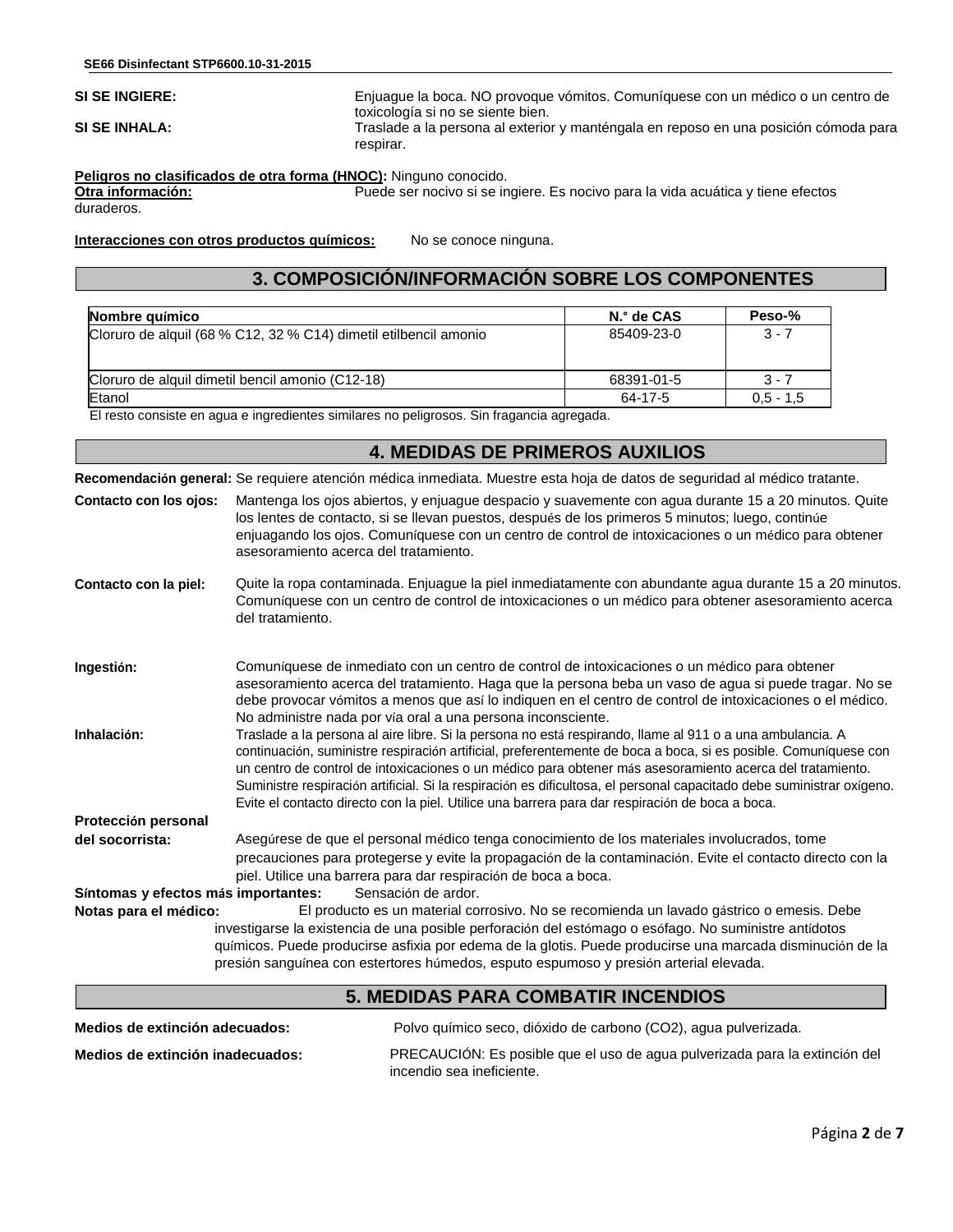# **Peligros específicos derivados de la sustancia química:** La descomposición térmica puede conducir a la liberación de gases

y vapores irritantes.<br>Corrosivo: Otros - Líquido **Código Uniforme contra Incendios** 

#### **Equipo de protección y precauciones para los bomberos**

Como en cualquier incendio, utilice un aparato de respiración autónomo con demanda de presión, MSHA/NIOSH (aprobado o equivalente) y un equipo de protección completo.

|                                      | <b>6. MEDIDAS EN CASO DE VERTIDO ACCIDENTAL</b>                                                                                                                                                                                                                                                                                                                                                                                                                                                                                                                           |
|--------------------------------------|---------------------------------------------------------------------------------------------------------------------------------------------------------------------------------------------------------------------------------------------------------------------------------------------------------------------------------------------------------------------------------------------------------------------------------------------------------------------------------------------------------------------------------------------------------------------------|
| Precauciones personales:             | ¡Atención! Material corrosivo. Evite el contacto con la piel, los ojos o la vestimenta. Asegúrese de<br>que exista una ventilación adecuada. Utilice equipo de protección personal cuando sea necesario.<br>Evacúe al personal a las áreas seguras. Mantenga a las personas alejadas de la zona de<br>derrame/fuga y en sentido opuesto al viento.                                                                                                                                                                                                                        |
| <b>Precauciones ambientales:</b>     | Impida el ingreso en los cursos de agua, alcantarillas, sótanos o espacios confinados. No debería<br>liberarse en el medio ambiente. No permita que el producto penetre en el suelo. Evite que el<br>producto ingrese a los drenajes.                                                                                                                                                                                                                                                                                                                                     |
| Métodos de contención<br>y limpieza: | Los derrames pequeños pueden limpiarse, lavarse con agua o absorberse con algún material<br>absorbente (p. ej., un paño, fieltro) e incinerarse. Los derrames grandes deben contenerse; a<br>continuación, se debe trasladar el material en contenedores y eliminarse mediante los métodos<br>aprobados para los desechos peligrosos.                                                                                                                                                                                                                                     |
|                                      | 7. MANIPULACIÓN Y ALMACENAMIENTO                                                                                                                                                                                                                                                                                                                                                                                                                                                                                                                                          |
| Manipulación:                        | No deje que el producto entre en contacto con los ojos, la piel o la ropa. Utilice gafas o máscara<br>protectora, guantes de goma y ropa de protección. Es nocivo si se ingiere. Sáquese la ropa<br>contaminada y lávela antes de volver a utilizarla. Lávese cuidadosamente con agua y jabón<br>después de la manipulación. Manipule el producto de conformidad con las buenas prácticas de<br>higiene y seguridad industrial. Utilice el producto únicamente con la ventilación adecuada y en<br>sistemas cerrados. No coma, beba ni fume cuando utilice este producto. |
| Almacenamiento:                      | No contamine el agua, los alimentos ni el forraje mediante el almacenamiento y la<br>eliminación. Almacenamiento de plaguicidas: almacene en un lugar seco, a una<br>temperatura no inferior a 10 °C (50 °F) ni superior a 49 °C (120 °F). Almacene la sustancia<br>en un recipiente herméticamente cerrado en una zona inaccesible para los niños.<br>Almacene el producto lejos del material incompatible.                                                                                                                                                              |
| <b>Productos incompatibles:</b>      | Ácidos, bases, agentes oxidantes.                                                                                                                                                                                                                                                                                                                                                                                                                                                                                                                                         |

# **8. CONTROLES DE EXPOSICIÓN/PROTECCIÓN PERSONAL**

#### **Pautas sobre exposición**

| Nombre auímico | ITLV de la ACGIH | <b>PEL de la OSHA</b>                       | <b>IDLH del NIOSH</b>                        |
|----------------|------------------|---------------------------------------------|----------------------------------------------|
| Etanol         | STEL: 10000 ppm  | TWA: 1000 ppm<br>TWA:1900 mg/m <sup>3</sup> | IDLH: 3300 ppm del 10 % LEL<br>TWA: 1000 ppm |
|                |                  |                                             | TWA: 1900 mg/m <sup>3</sup>                  |

*TLV de la ACGIH: Valor límite umbral de la American Conference of Governmental Industrial Hygienists PEL de la OSHA: Límites de exposición permitidos de la Administración de Salud y Seguridad Ocupacional IDLH del NIOSH*: *Peligro inmediato para la vida o la salud del Instituto Nacional de Salud y Seguridad Ocupacional*

| Medidas de ingeniería: |  | Asegúrese de que exista una ventilación adecuada, especialmente en espacios confinados. |
|------------------------|--|-----------------------------------------------------------------------------------------|
|                        |  |                                                                                         |

**Protección ocular/facial:** Utilice gafas o protección facial.

**Protección de la piel y del cuerpo:** Utilice guantes resistentes a los productos químicos y ropa de protección.

**Protección respiratoria:** En caso de ventilación insuficiente, utilice un equipo respiratorio adecuado. Si se superan los límites de exposición o se experimenta irritación, debe utilizarse la protección respiratoria aprobada por NIOSH/MSHA. Es posible que se necesiten respiradores con suministro de aire a presión positiva para las altas concentraciones de contaminantes atmosféricos. La protección respiratoria debe proporcionarse de acuerdo con las normas locales vigentes.

**Medidas de higiene:** Manipule el producto de conformidad con las buenas prácticas de higiene y seguridad industrial.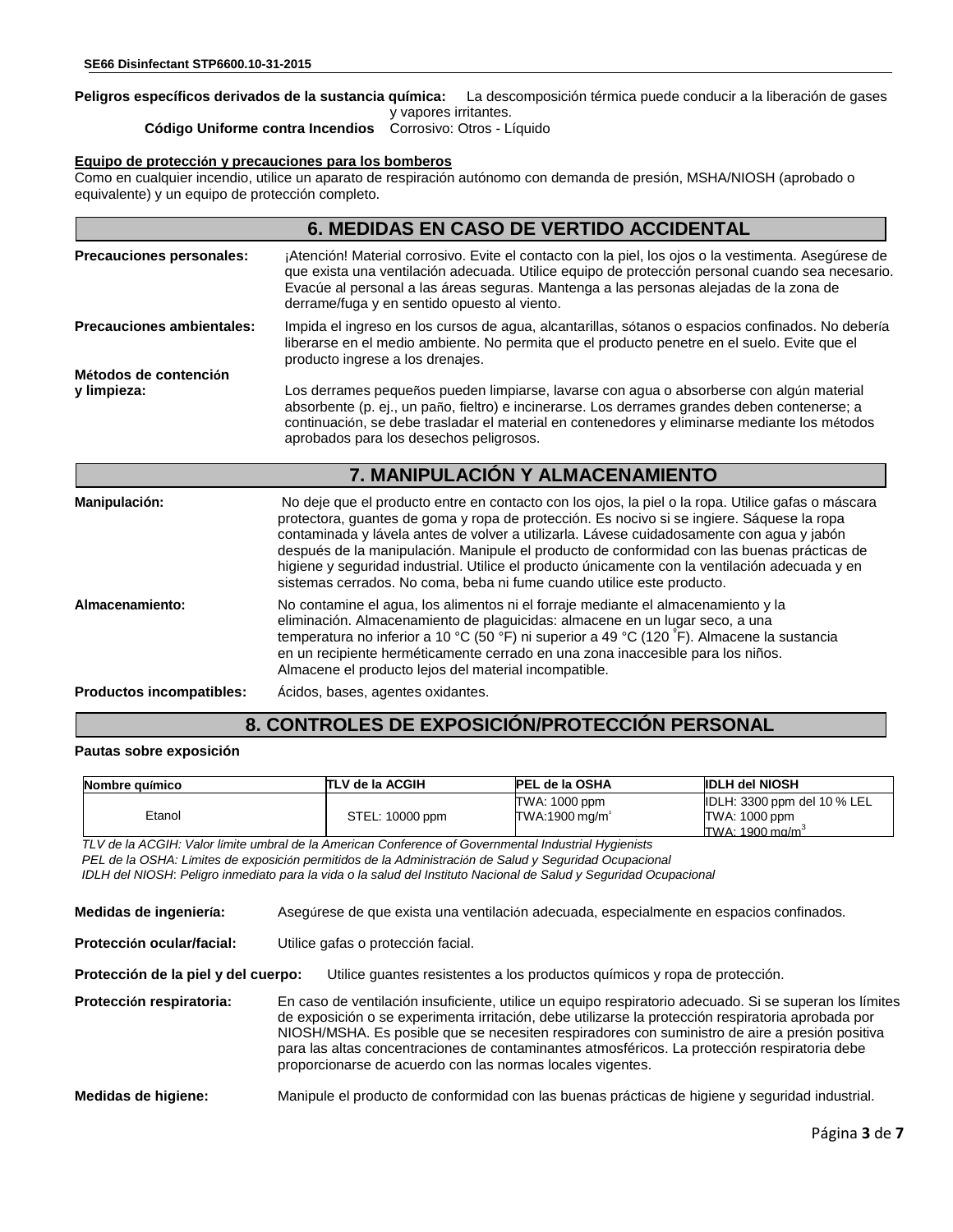Evite el contacto con la piel, los ojos o la vestimenta. Lávese las manos después de la manipulación del producto. Utilice guantes adecuados y protección ocular/facial. No coma, beba ni fume cuando utilice este producto. Quítese la ropa contaminada y lávela antes de volver a utilizarla. La ropa de trabajo contaminada no debe salir del lugar de trabajo.

## **9. PROPIEDADES FÍSICAS Y QUÍMICAS**

| <b>Estado físico</b>              |                                             |                                                 |  |  |
|-----------------------------------|---------------------------------------------|-------------------------------------------------|--|--|
| Aspecto:                          | Líquido                                     | Olor:<br>Jabonoso                               |  |  |
| Color:                            | Incoloro                                    | Umbral de olor: No hay información disponible.  |  |  |
|                                   |                                             |                                                 |  |  |
| <b>Propiedad</b>                  |                                             | <b>Valores</b>                                  |  |  |
| pH (conc.)                        |                                             | $6 - 8$                                         |  |  |
| Punto de fusión/congelación       |                                             | No hay información disponible.                  |  |  |
|                                   | Punto de ebullición/intervalo de ebullición | $>100$ C (212 F)                                |  |  |
| Punto de inflamación              |                                             | >97,8 °C (208 F)                                |  |  |
| Tasa de evaporación               |                                             | Se estima que es más lento que el éter etílico. |  |  |
| Inflamabilidad                    |                                             | No hay información disponible.                  |  |  |
| Límite inferior de inflamabilidad |                                             | No hay información disponible.                  |  |  |
| Densidad de vapor                 |                                             | Más pesado que el aire                          |  |  |
| Gravedad específica               |                                             | 0,991                                           |  |  |
| Solubilidad en aqua               |                                             | Soluble                                         |  |  |
| Solubilidad en otros solventes    |                                             | No hay información disponible.                  |  |  |
|                                   | Coeficiente de reparto: n-octanol/agua      | No hay información disponible.                  |  |  |
| Temperatura de autoignición       |                                             | No hay información disponible.                  |  |  |
|                                   | Temperatura de descomposición               | No hay información disponible.                  |  |  |
| Viscosidad cinemática             |                                             | No hay información disponible.                  |  |  |
| Viscosidad dinámica               |                                             | No hay información disponible.                  |  |  |
| Propiedades explosivas            |                                             | No hay información disponible.                  |  |  |
| Punto de ablandamiento            |                                             | No hay información disponible.                  |  |  |
| Tamaño de las partículas          |                                             | No hay información disponible.                  |  |  |
|                                   | Distribución del tamaño de las partículas   | No hay información disponible.                  |  |  |
|                                   | <b>10. ESTABILIDAD Y REACTIVIDAD</b>        |                                                 |  |  |
|                                   |                                             |                                                 |  |  |

**Reactividad** Estable en condiciones normales de uso y almacenamiento. Estable en condiciones normales.<br>Ninguna en condiciones normales. **Posibilidad de reacciones peligrosas Condiciones que deben evitarse** Exposición al aire o a la humedad durante períodos prolongados. Ácidos. Agentes oxidantes. **Productos de descomposición peligrosos**No se conocen.

# **11. INFORMACIÓN TOXICOLÓGICA**

| Información sobre vías probables de exposición |                                                                     |  |
|------------------------------------------------|---------------------------------------------------------------------|--|
| Contacto con los ojos                          | Provoca daño ocular grave.                                          |  |
| Contacto con la piel                           | Provoca quemaduras graves en la piel.                               |  |
| <b>Ingestión</b>                               | Provoca quemaduras en el tracto digestivo. Es nocivo si se ingiere. |  |
| <b>Inhalación</b>                              | No es probable debido a la forma del producto.                      |  |

#### **Información de los componentes**

| Nombre químico/n.° de CAS | LD50 oral                 | LD50 dérmico | LC50 por inhalación           |
|---------------------------|---------------------------|--------------|-------------------------------|
| Etanol 64-17-5            | $= 7060$ mg/kg (en ratas) |              | $=$ 124,7 mg/l (en ratas) 4 h |

#### **Información sobre los efectos toxicológicos**

**Síntomas** Eritema (enrojecimiento de la piel). Quemaduras. Puede causar ceguera. Tos o sibilancia.

#### **Efectos diferidos e inmediatos, y efectos crónicos de la exposición a corto y largo plazo**

**Sensibilización** No se espera que provoque sensibilización de la piel.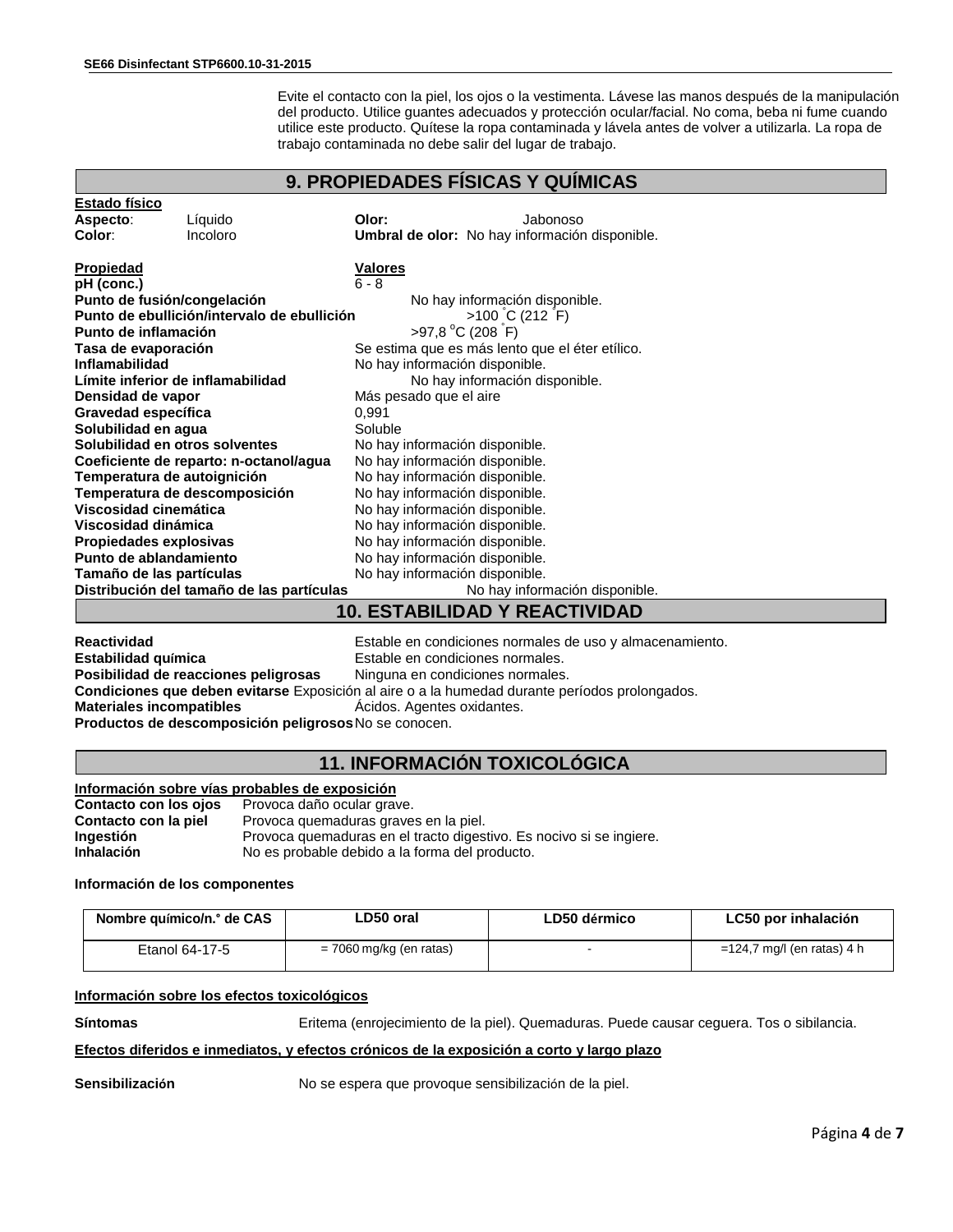**Efectos mutagénicos** No hay información disponible. **Carcinogenicidad**

| Nombre químico/n.º de CAS | <b>ACGIH</b> | IARC    | <b>NTP</b> | <b>OSHA</b> |
|---------------------------|--------------|---------|------------|-------------|
| Etanol 64-17-5            | A3           | Grupo 1 | Conocido   |             |

*ACGIH (American Conference of Governmental Industrial Hygienists): A3 - Carcinógeno en animales IARC (Agencia Internacional para la Investigación del Cáncer): Grupo 1: Carcinógeno para los seres humanos NTP (Programa Nacional de Toxicología): Conocido - Carcinógeno conocido OSHA (Administración de Salud y Seguridad Ocupacional del Departamento del Trabajo de Estados Unidos)*: *X - Presente*

**Toxicidad reproductiva** No se espera que tenga efectos sobre la reproducción o el desarrollo.

**Toxicidad específica en determinados órganos (STOT, por sus siglas en inglés)- Exposición única** No hay información disponible.

| <b>STOT - Exposición repetida</b> | No hay información disponible.                                                                                                                                                                                                                                                  |
|-----------------------------------|---------------------------------------------------------------------------------------------------------------------------------------------------------------------------------------------------------------------------------------------------------------------------------|
| <b>Toxicidad crónica</b>          | La exposición crónica al humo/gases corrosivos pueden causar desgaste de los dientes,<br>seguido de necrosis de la mandíbula. Son comunes la irritación bronguial con tos crónica y<br>ataques frecuentes de neumonía. También pueden observarse trastornos gastrointestinales. |
|                                   | Se ha demostrado que el etanol es una toxina reproductiva solo cuando se consume como<br>bebida alcohólica. Se ha demostrado que el etanol es carcinógeno en los estudios a largo<br>plazo solo cuando se consume como bebida alcohólica.                                       |
|                                   | <b>Efectos en los órganos afectados</b> Sistema respiratorio. Ojos. Piel. Tracto gastrointestinal (GI)                                                                                                                                                                          |
|                                   |                                                                                                                                                                                                                                                                                 |
| Riesgo de aspiración              | No hay información disponible.                                                                                                                                                                                                                                                  |

#### **Medidas numéricas de toxicidad Información del producto**

**Los siguientes valores se calculan en función del capítulo 3.1 del documento del Sistema Globalmente Armonizado (GHS) ATEmix (oral):** 

**ATEmix (inhalación de polvo/rocío):** 11 084,40 mg/l

# **12. INFORMACIÓN ECOLÓGICA**

**Ecotoxicidad:** Tóxico para los organismos acuáticos. Es nocivo para la vida acuática y tiene efectos duraderos.

| Nombre químico/n.º de<br><b>CAS</b> | Toxicidad para las algas | Toxicidad para los peces                                                                                                                                           | <b>Toxicidad para los</b><br>microorganismos                               | Daphnia Magna (pulga<br>de agua)                                 |
|-------------------------------------|--------------------------|--------------------------------------------------------------------------------------------------------------------------------------------------------------------|----------------------------------------------------------------------------|------------------------------------------------------------------|
| Etanol 64-17-5                      |                          | $LC50, 96h > 100$ mg/l<br>(Pimephales promelas)<br>LC50, 96h: 13 400 -<br>15 100 mg/l (Pimephales<br>promelas)<br>LC50, 96h: 12 - 16 ml/l<br>(Oncorhynchus mykiss) | $EC50 = 34634$ mg/l 30 min LC50, 48h: 9268 -<br>$EC50 = 35 470$ mg/l 5 min | 14 221 ma/l<br>EC50, $48h = 2$ mg/l<br>$EC50, 24h = 10,800$ mg/l |

Persistencia y degradabilidad: No hay información disponible. **Bioacumulación:** 

| mbre auímico/n.° de CAS                       | Coeficiente de r         |  |  |
|-----------------------------------------------|--------------------------|--|--|
| Nombr <sub>a</sub>                            | e reparto octanol-aqua ( |  |  |
| 17.5<br>≟tanol 64 <sup>∡</sup><br>$\sim$<br>. | ה ה<br>י ∠כ,∪            |  |  |

**Otros efectos adversos:** No hay información disponible.

# **13. CONSIDERACIONES SOBRE LA ELIMINACIÓN**

NO CONTAMINE EL AGUA, LOS ALIMENTOS NI EL FORRAJE MEDIANTE LA ELIMINACIÓN.

**Eliminación del recipiente:** El recipiente no es recargable. No reutilice ni recargue este recipiente. Ofrézcalo para que sea reciclado, si es posible. Enjuague el recipiente tres veces de inmediato después de vaciado. Enjuague el recipiente tres veces como se indica a continuación: llene ¼ del recipiente con agua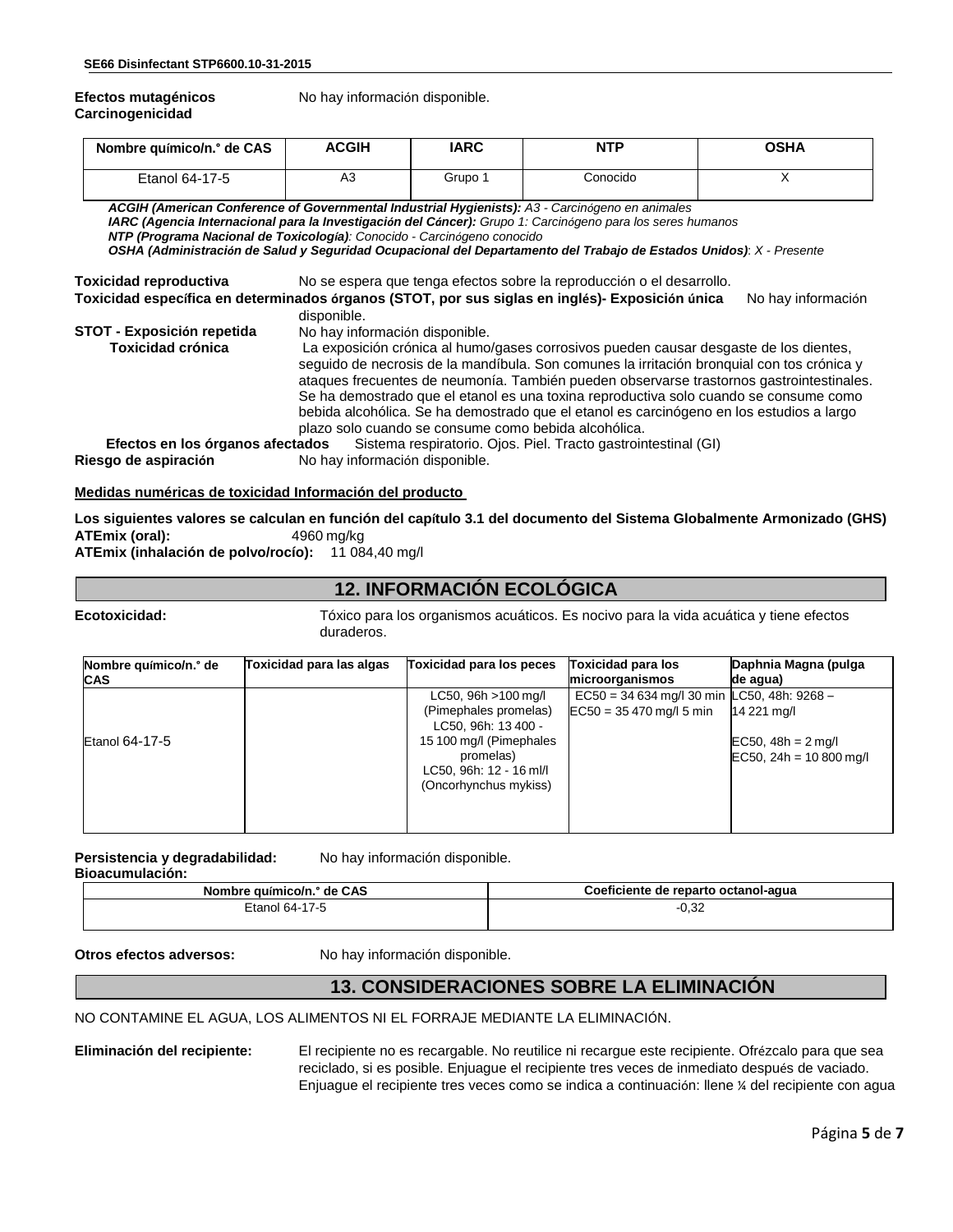y vuelva a taparlo. Agite enérgicamente. Siga las instrucciones de eliminación de los plaguicidas para el desecho de las sustancias de enjuague. Vacíe durante 10 segundos después de que el flujo comience a gotear. Repita el procedimiento dos veces más. A continuación, ofrézcalo para su reciclaje o reacondicionamiento. Si no es posible, perfórelo y elimínelo en un relleno sanitario. Vuelva a colocar la tapa y tírelo a la basura. Ofrézcalo para que sea reciclado, si es posible.

**Eliminación de plaguicidas:** Los residuos de plaguicidas son sumamente peligrosos. La eliminación inadecuada del exceso de plaguicida, mezcla de pulverización o sustancia de enjuague constituye una violación de la legislación federal. Si estos desechos no se pueden eliminar mediante el uso según las indicaciones de la etiqueta, póngase en contacto con la Agencia estatal de control ambiental o de pesticidas o el representante de residuos peligrosos en la oficina regional de la Agencia de Protección Ambiental de Estados Unidos (EPA, por sus siglas en inglés) más cercana para recibir orientación.

# **14. INFORMACIÓN SOBRE EL TRANSPORTE**

#### **TELÉFONO DE EMERGENCIAS LAS 24 HORAS: 1-888-322-0912**

#### **DOT/ TDG/ MEX/ ICAO/ IATA/ IMDG/IMO:**

| $UN-N.°$                       | UN1903                                                                                                                                                                                                                 |
|--------------------------------|------------------------------------------------------------------------------------------------------------------------------------------------------------------------------------------------------------------------|
| Denominación adecuada de envío | Desinfectantes, líquido, corrosivo, no especificado de otro modo. (cloruro de amonio                                                                                                                                   |
|                                | cuaternario)                                                                                                                                                                                                           |
| Clase de peligro               | 8                                                                                                                                                                                                                      |
| Grupo de embalaje              | Ш                                                                                                                                                                                                                      |
| <b>Descripción</b>             | UN1903, desinfectantes, líquidos corrosivos, no especificado de otro modo. (cloruro de amonio<br>cuaternario), 8, III                                                                                                  |
| Excepciones de envasado        | Cuando el producto se envasa en recipientes de 5 litros (1,3 galones) o de menor cantidad, se<br>puede enviar de acuerdo con la excepción de envasado del Código CFR, Título 49, 173.150 para<br>cantidades limitadas. |
| Contaminante marítimo          | Sí                                                                                                                                                                                                                     |

## **15. INFORMACIÓN NORMATIVA**

**Ley Federal de Insecticidas, Fungicidas y Raticidas de EE. UU. (FIFRA):** Este producto es un plaguicida registrado en EE. UU. ante la EPA, Reg. EPA N.° 1839-86-86226 y se encuentra sujeto a determinados requisitos de etiquetado en virtud de la legislación federal sobre plaguicidas. Estos requisitos difieren de los criterios de clasificación e información de peligro que se exigen para las hojas de datos de seguridad (HDS) y para las etiquetas en el lugar de trabajo de los productos que no son plaguicidas. A continuación, se presenta la información de peligro tal como se requiere en la etiqueta del plaguicida:

Palabra de advertencia: Peligro **Declaración de peligro:** Provoca daño ocular irreversible y quemaduras en la piel.

**Ley de Control de Sustancias Tóxicas (TSCA):** Los desinfectantes están excluidos de la lista de inventario de la TSCA.

#### **Artículo 313 de SARA**

Artículo 313 del Título III de la Ley de Enmiendas y Reautorización del Superfondo de 1986 (SARA, por sus siglas en inglés). Este producto no contiene ningún producto químico que esté sujeto a los requisitos de informe de la ley ni del Título 40 del Código de Regulaciones Federales, parte 372.

#### **Categorías de peligro según los artículos 311/312 de SARA**

| Peligro agudo para la salud                | Sí |
|--------------------------------------------|----|
| Peligro crónico para la salud              | No |
| Peligro de incendio                        | No |
| Peligro de liberación repentina de presión | No |
| Peligro de reactividad                     | N٥ |

#### **Ley de Agua Limpia (CWA)**

Este producto no contiene sustancias reguladas como contaminantes de conformidad con la Ley de Agua Limpia de EE. UU. (40 CFR 122.21 y 40 CFR 122.42)